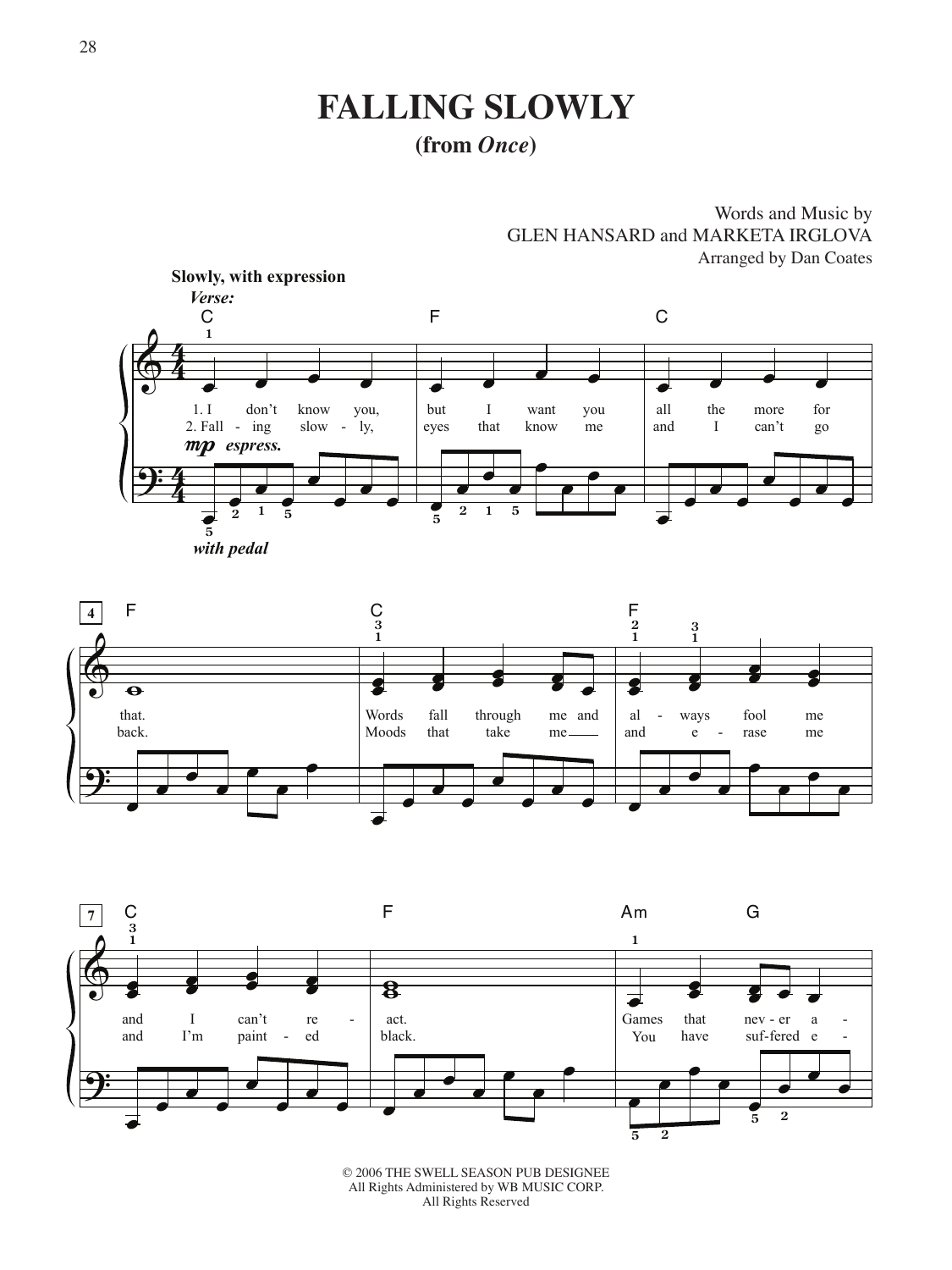### **Let Me Be Your Star (from** *SMASH***)**

#### Lyrics by SCOTT WITTMAN and MARC SHAIMAN Music by MARC SHAIMAN Arranged by Dan Coates







<sup>© 2011</sup> WINDING BROOK WAY MUSIC and WALLI WOO ENTERTAINMENT All Rights Administered by WB MUSIC CORP. All Rights Reserved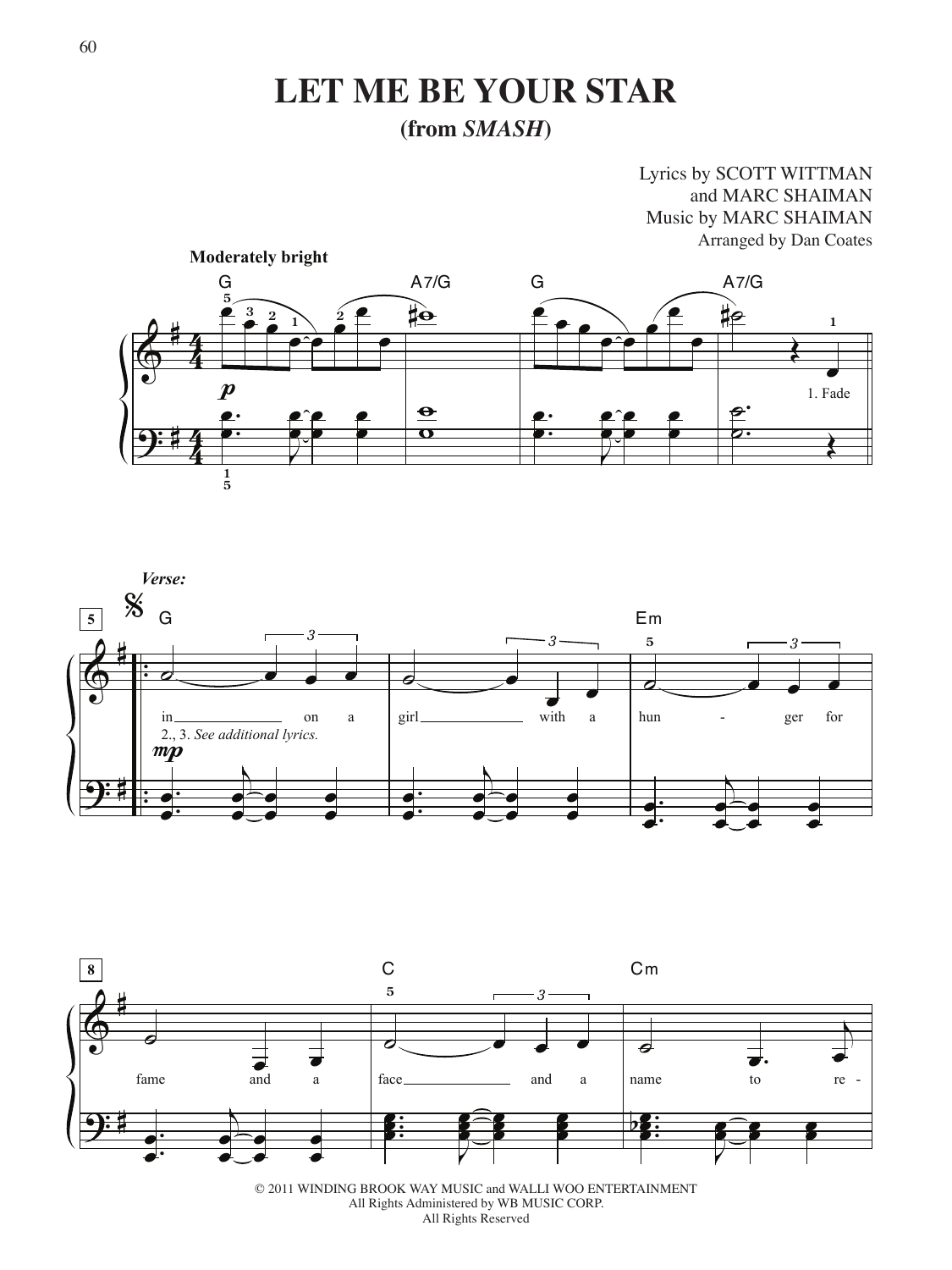# **WAKE ME UP WHEN SEPTEMBER ENDS**

**(from** *American Idiot***)**

 $\bigcirc$ <u>.</u> # # <u>年</u> 4 <u>年</u> 4 . . . . .<br>.<br>. :<br>:<br>: .<br>.<br>. :<br>:<br>: ∑ œ **5** œ œ  $\rightarrow$ œ œ. G5 **Moderately**  $mp$ ∑ œ œ œ  $\rightarrow$ œ œ. Arranged by Dan Coates





© 2004 WB MUSIC CORP. and GREEN DAZE MUSIC All Rights Administered by WB MUSIC CORP. All Rights Reserved

Words by BILLIE JOE Music by GREEN DAY